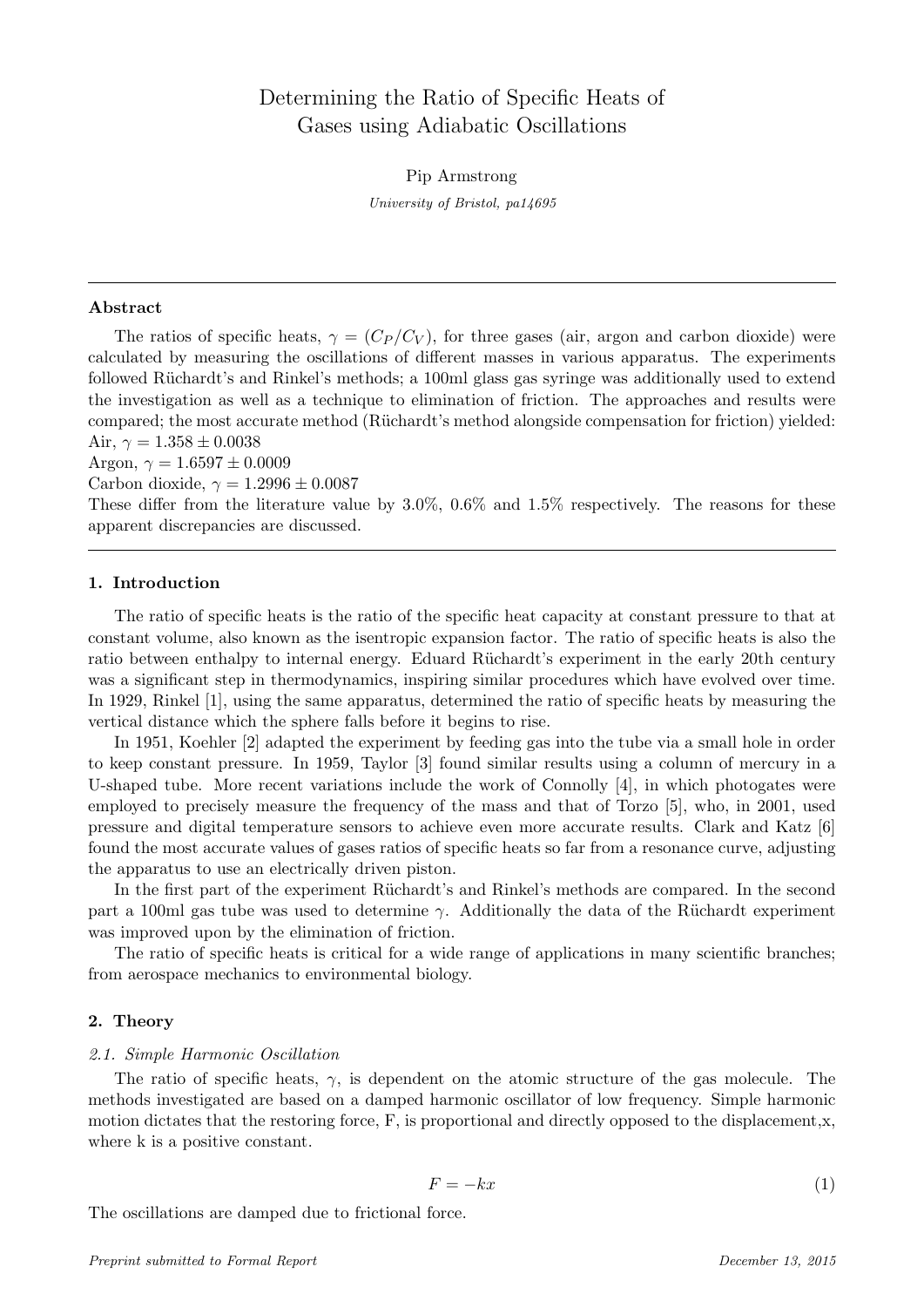

Figure 1: A graph of displacement, x, (metres) against time, t, (seconds) for a overdamped, critically damped and overdamped harmonic oscillator.[7]

#### 2.2. Ideal Gases

An adiabatic process [8] means that no heat or matter is transferred to the surroundings therefore energy is only work done therefore entropy remains constant. (Poisson's equation:  $PV^{\gamma} = \text{constant}$ ) Ideal gas law:

$$
PV = mRT \tag{2}
$$

Where P = pressure (Pa), V = volume  $m^3$ , m = mass (kg), R = gas constant (8.314JK), T = temperature (K)

The ratio of specific heats,  $\gamma$ , (also known as the adiabatic exponent,  $\kappa$ ) is given by

$$
\gamma = \frac{C_P}{C_V} \tag{3}
$$

$$
C_P = C_V + R \tag{4}
$$

Where  $C_P$  = specific heat capacity with constant pressure,  $C_V$  = specific heat capacity with constant volume

[9] Heating one mole of gas with constant volume:

$$
E_{kin} = 0.5fRT\tag{5}
$$

Where  $f = \text{degrees of freedom}, R = \text{gas constant}, T = \text{change in temperature}$ 

Comparing equations:

$$
C_V = 0.5fR\tag{6}
$$

The equation shows that the number of degrees of freedom determines heat capacity of an ideal gas.

Monoatomic gas particles have 3 translational degrees of freedom, rotation does not change how it looks therefore f=3. Diatomic gas particles also have rotational degrees of freedom (can spin in two dimensions) i.e. f=5. Polyatomic particles, however, spin in all three dimensions as they are non-linear molecules;  $f=6$ .

Thermodynamic equation:

$$
\gamma = \frac{C_P}{C_V} \tag{7}
$$

In this experiment the gases investigated should yield, according to the theory, similar values to: Mono-atomic: Argon  $\gamma = 1+2/3=1.667$ 

Diatomic: Air (mostly  $O_2$  and  $N_2$ )  $\gamma = 1+2/5=1.4$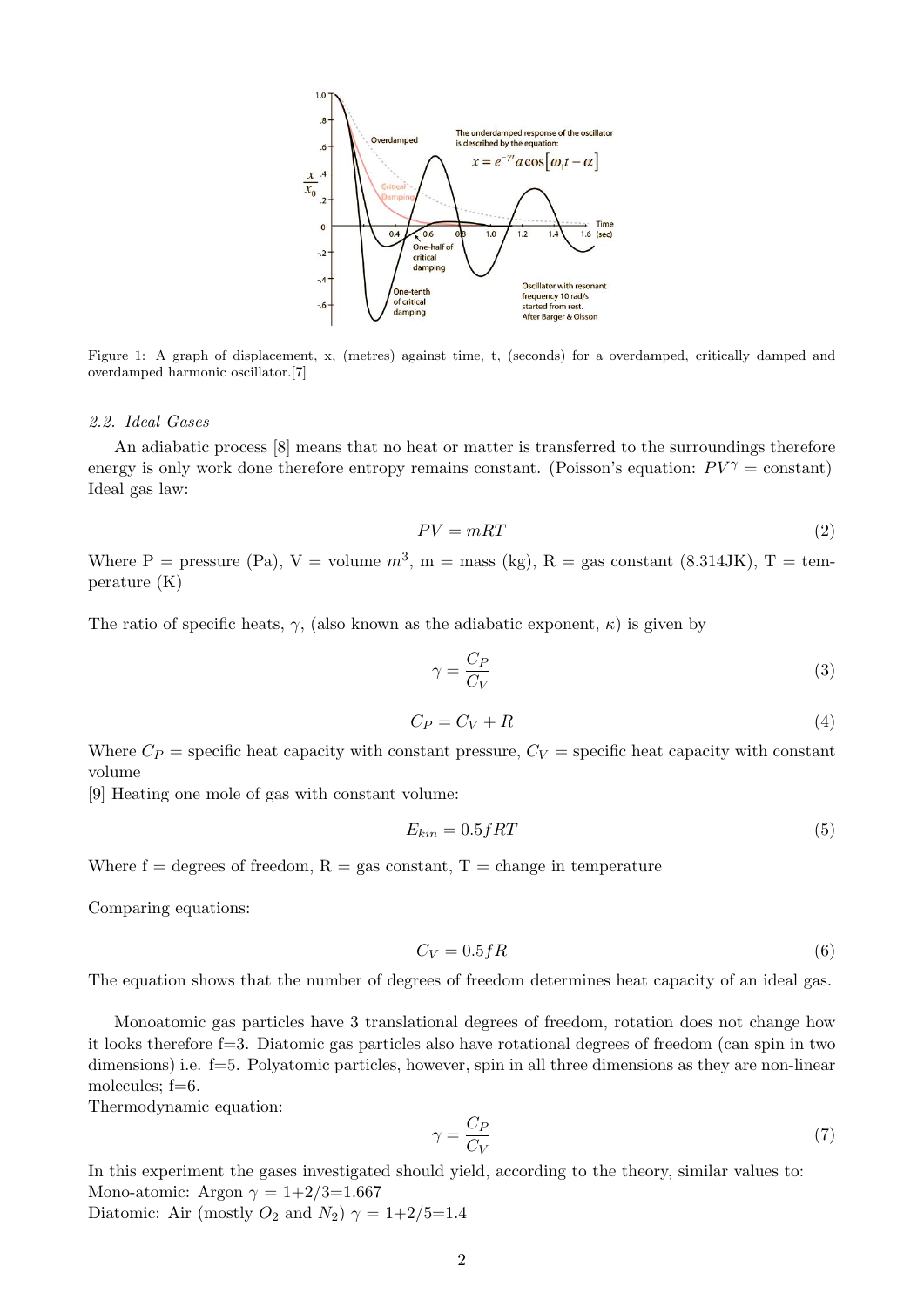Poly-atomic: Carbon dioxide  $\gamma = 1+2/5=1.4$ 

These values for  $\gamma$  are an estimate. The literature values are [8]: Argon  $= 1.670$ Air=  $1.400$ Carbon dioxide  $= 1.280$ 

The estimates for air and argon are very accurate but carbon dioxide differs by 8.6% due to the different classical and quantum mechanical explanations.

#### 3. Methods

#### 3.1. Rüchardt's Method

This method is used to determine the ratio of specific heat,  $\gamma$ , for a gas by measuring oscillations of balls in a column of gas in a glass precision tube. If the ball is given slight displacement it will oscillate with time period, T, due to the gas repeatedly expanding then compressing. Friction will cause it to come to rest. Displacement, y, causes increase in volume, dV, where A= cross sectional area:

$$
dV = yA \tag{8}
$$

Displacement, y, causes decrease in pressure, dP, where F is the force acting on the ball:

$$
dP = F/A \tag{9}
$$

Pressure and volume vary adiabatically because oscillations are rapid and small therefore approximately states of equilibrium, therefore quasi-static adiabatic process.

$$
\gamma PV^{\gamma - 1} + V^{\gamma} dP = 0 \tag{10}
$$

The restoring force, F, is directly proportional and oppositely directed to displacement, x. This defines simple harmonic motion (a=-kx).

$$
F = \frac{-\gamma P A^2 y}{V} \tag{11}
$$

Where  $V =$  volume of glass vessel

$$
T = 2\pi \left(\frac{-my}{F}\right)^{1/2} \tag{12}
$$

Therefore the time period, T, needs to be measured to obtain  $\gamma$ .

$$
\gamma = \frac{4\pi^2 mV}{A^2PT^2} \tag{13}
$$

#### Apparatus:

The gap between balls and glass is 0.002cm. The pressure is measured electronically (pressure transducer). The transducer outputs a voltage signal proportional to pressure which is read on the computer via an ADC on an interface card. The program is TracerDAQ. The data can be plotted to show simple harmonic motion on a graph. The experiment was repeated with two other gases, argon and carbon dioxide.

Error for Rüchardt's Method:

$$
\Delta \gamma = \sqrt{\gamma [(\frac{\Delta m}{m})^2 + (\frac{\Delta V}{V})^2 + 2(\frac{\Delta A}{A})^2 + (\frac{\Delta P}{P})^2 + 2(\frac{\Delta T}{T})^2)]}
$$
(14)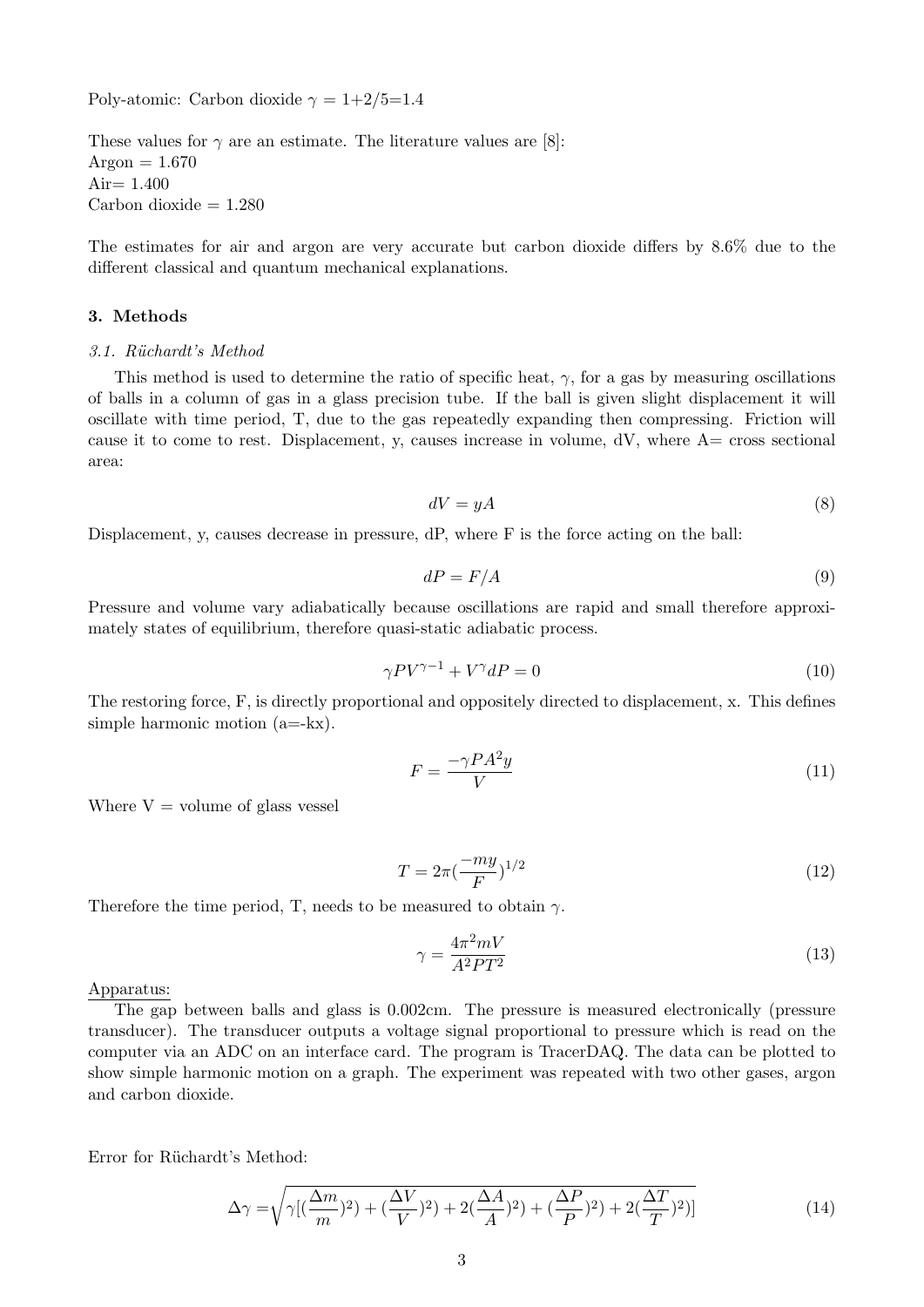

Figure 2: Diagram of apparatus for Rüchardt's experiment

#### 3.2. Rinkel's Method

Rinkel's method [1] is a variation on Rüchardt's, therefore the same apparatus as shown in figure 2 is used. The initial drop of the ball in the test tube, L, is measured by recording the motion via a webcam and slowing down the video frame by frame. It was repeated 5 times and averaged for accuracy. This method was repeated for carbon dioxide and argon.

$$
\gamma = \frac{2mgV}{PA^2L} \tag{15}
$$

Where m = mass (kg), g = gravitational constant  $(kgms^{-1})$ , V = volume of tube  $(m^3)$ , P = pressure  $(Pa)$ ,  $A = cross$  sectional area  $(m^2)$ ,  $L = distance$  mass has initially dropped  $(m)$ .



Figure 3: Snap shot of measuring maximum distance dropped via webcam and metre rule. The video uses the program VLounge; the webcam can be used to record and determine the initial drop of the oscillating balls.

Error for Rinkel's Method:

$$
\Delta \gamma = \sqrt{\gamma [(\frac{\Delta m}{m})^2 + (\frac{\Delta V}{V})^2 + 2(\frac{\Delta A}{A})^2 + (\frac{\Delta P}{P})^2 + (\frac{\Delta L}{L})^2)]}
$$
(16)

#### 3.3. 100ml Gas Syringe Tube

The glass syringe can be connected to the pressure transducer via a Luer connector. By plucking the piston the pressure changes were recorded using the TracerDAQ for different masses. The syringe allows the volume of air to be precisely measured, although the volume of air in the tubes must be accounted for. For different volumes in the range of 30-100ml the pressure was measured when the glass stopper was set into oscillation. The time period, T, is measured from the graph produced from the varying pressure, P, against time, t. These results were repeated and averaged for accuracy. The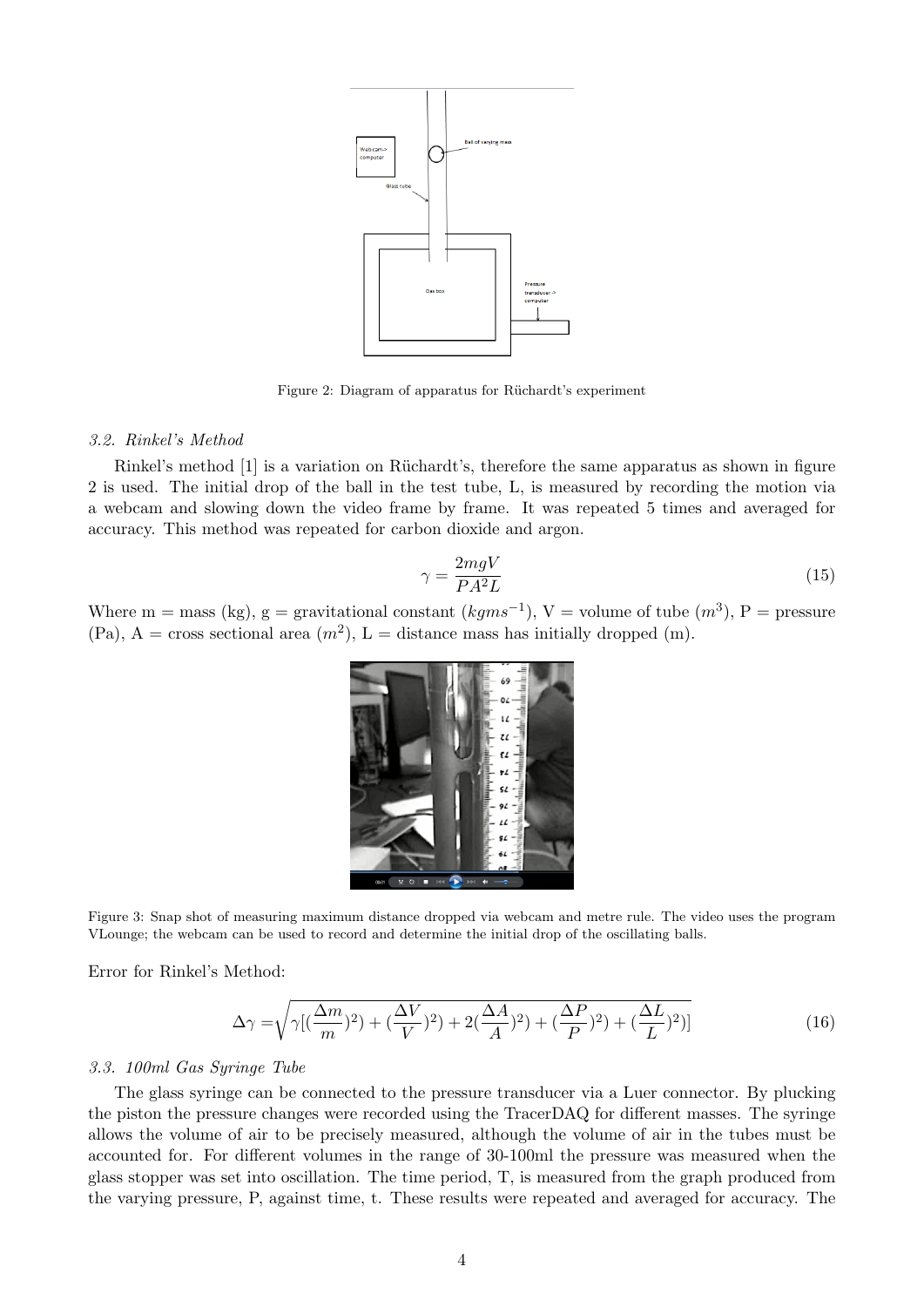

Figure 4: Photo of 100ml gas syringe tube

resulting graph was a plot of volume against time period squared, enabling the specific heat ratio to be determined from the gradient.

$$
Gradient, k = \frac{\gamma A^2 P}{4\pi^2 m}
$$
\n<sup>(17)</sup>

$$
\gamma = \frac{k4\pi^2 m}{A^2 P} \tag{18}
$$

Error for 100ml tube method:

$$
\Delta \gamma = \sqrt{\gamma \left[ 2\left(\frac{\Delta k}{k}\right)^2 + \left(\frac{\Delta m}{m}\right)^2 \right) + 2\left(\frac{\Delta A}{A}\right)^2 + \left(\frac{\Delta P}{P}\right)^2 \right]}
$$
(19)

## 3.4. Method to Eliminate Friction

For simple harmonic motion:

$$
x = A_0 e^{(\frac{-b}{2m})t} \cos[(\frac{\gamma P A_0^2}{V}) - (\frac{b}{2m})^2 t]^\frac{1}{2}
$$
\n(20)

At maximum displacement cos  $(...) = 1$  therefore from fitting an exponential curve to the above graph on origin the constants  $A_0$  and  $(b/2m)$  were found.

$$
\gamma = \frac{(400\pi^2 + (\frac{b}{2m})^2 \Delta t) mV}{PA_0^2}
$$
\n(21)

Error for the elimination of friction method:

$$
\Delta \gamma = \sqrt{\gamma \left[ 2(\frac{\Delta Q}{Q})^2 + (\frac{\Delta t}{t})^2 + (\frac{\Delta m}{m})^2 \right] + (\frac{\Delta V}{V})^2 + (\frac{\Delta P}{P})^2 + 2(\frac{\Delta A_0}{A_0})^2)}
$$
(22)

Where Q=b/2m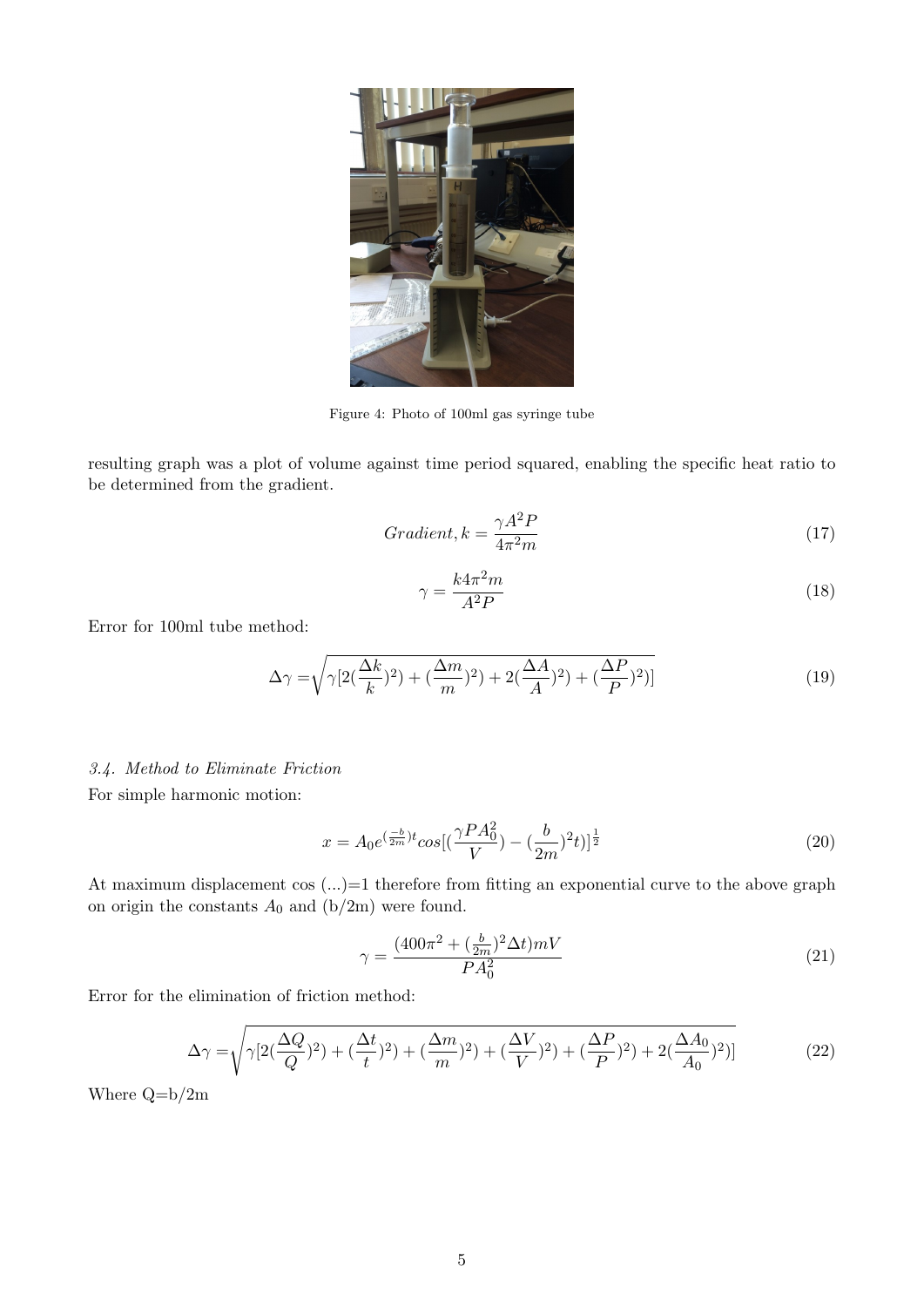# 4. Results

4.1. R¨uchardt's Method

Measuring time period of different balls:



Figure 5: Example of a graph (from Origin) produced demonstrating simple harmonic oscillation of a mass. Pressure, P, (in Pa) against time period, T, (in s).

The time difference between the peaks can be measured on Origin and averaged over five repeats for each mass.

## Air:

| Mass, $m$ $(kg)$ | Time Period, T (s) | Ratio of Specific Heats, $\gamma$ Error in $\gamma$ |               |
|------------------|--------------------|-----------------------------------------------------|---------------|
| 0.0357976        | 1.20161            | 1.24390                                             | $\pm 0.05941$ |
| 0.0253376        | 1.00424            | 1.26464                                             | $\pm 0.06542$ |
| 0.0135045        | 0.72381            | 1.30218                                             | $\pm 0.01135$ |

The estimate of ratio of specific heat for  $air = 1.27024$ Standard deviation  $= 0.02954$ Percentage difference to literature value  $= 9.3\%$ 

## Argon:

| Mass, $m$ $(kg)$ |         | Time Period, T (s) Ratio of Specific Heats, $\gamma$ Error in $\gamma$ |               |
|------------------|---------|------------------------------------------------------------------------|---------------|
| 0.0357976        | 1.03264 | 1.68437                                                                | $\pm 0.01682$ |
| 0.0253376        | 0.86652 | 1.69855                                                                | $\pm 0.08521$ |
| 0.0135045        | 0.63509 | 1.69059                                                                | $\pm 0.04953$ |

Mean estimate of ratio of specific heat for argon = 1.69117 Standard deviation = 0.00708 Percentage difference to literature value  $= 1.3\%$ 

Carbon Dioxide:

| Mass, $m$ (kg) |         | Time Period, T (s) Ratio of Specific Heats, $\gamma$ Error in $\gamma$ |               |
|----------------|---------|------------------------------------------------------------------------|---------------|
| 0.0357976      | 1.21846 | 1.20980                                                                | $\pm 0.11354$ |
| 0.0253376      | 1.00561 | 1.26118                                                                | $\pm 0.09831$ |
| 0.0135045      | 0.71987 | 1.31583                                                                | $\pm 0.10652$ |

Mean estimate of ratio of specific heat for carbon dioxide  $= 1.26227$ Standard deviation  $= 0.05302$ 

Percentage difference to literature value  $= 1.4\%$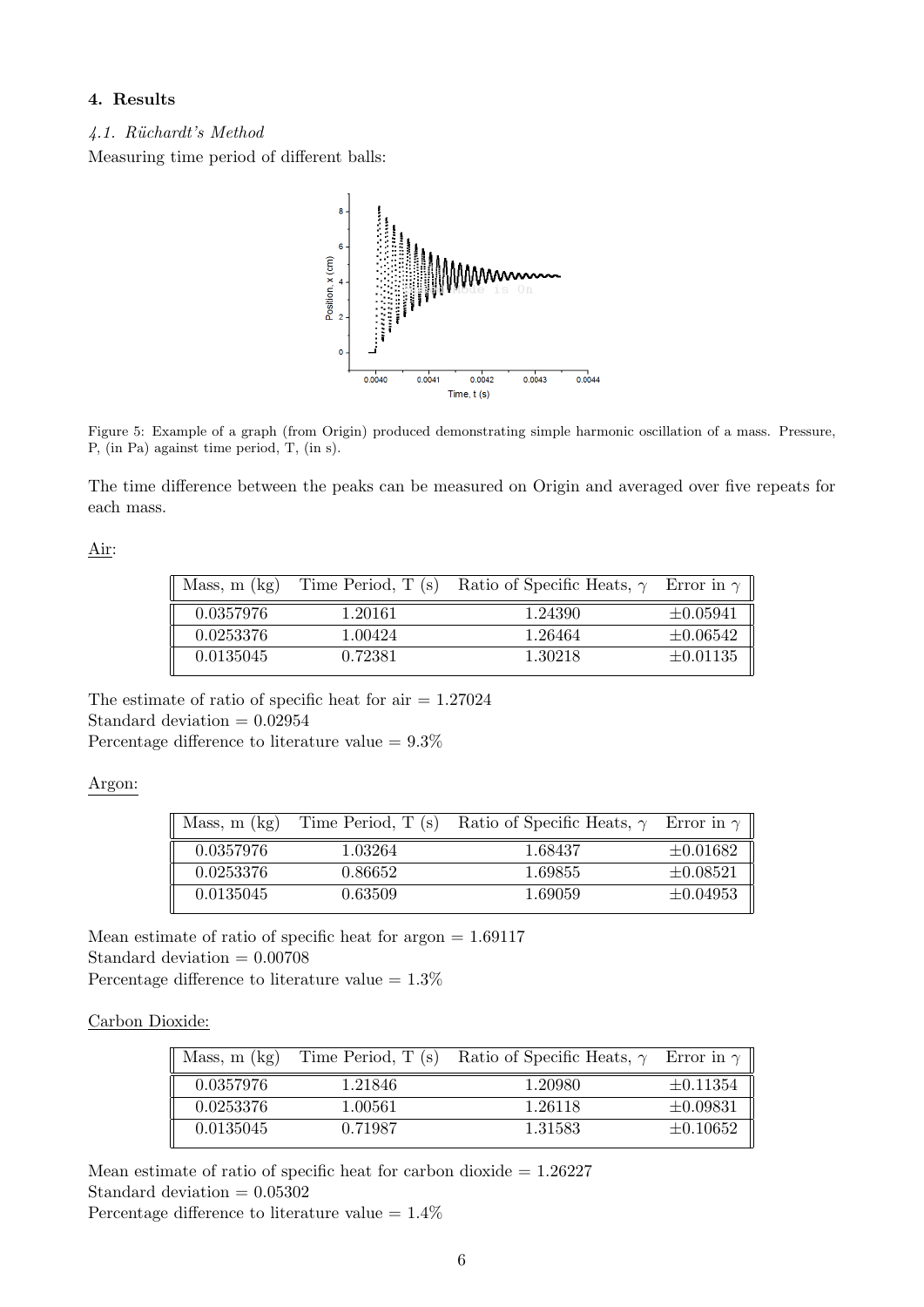# 4.2. Rinkel's Method

Air:

| Mass, $m$ (kg) | Average Length, $L(m)$ | Ratio of Specific Heats, $\gamma$ Error in $\gamma$ |               |
|----------------|------------------------|-----------------------------------------------------|---------------|
| 0.0357976      | 0.7258                 | 1.22945                                             | $\pm 0.34681$ |
| 0.0253376      | 0.5062                 | 1.25171                                             | $\pm 0.15839$ |
| 0.0135045      | 0.2680                 | 1.26467                                             | $\pm 0.09728$ |

Mean estimate of ratio of specific heat for  $air = 1.24861$ Standard deviation  $= 0.01781$ Percentage difference to literature value  $= 10.8\%$ 

Argon:

| Mass, $m$ (kg) | Average Length, $L(m)$ | Ratio of Specific Heats, $\gamma$ Error in $\gamma$ |               |
|----------------|------------------------|-----------------------------------------------------|---------------|
| 0.0357976      | 0.6182                 | 1.44344                                             | $\pm 0.04681$ |
| 0.0253376      | 0.4302                 | 1.47295                                             | $\pm 0.00255$ |
| 0.0135045      | 0.2268                 | 1.49441                                             | $\pm 0.01253$ |

Mean estimate of ratio of specific heat for  $air = 1.47027$ Standard deviation  $= 0.02559$ 

Percentage difference to literature value  $= 12.0\%$ 

Carbon Dioxide:

| Mass, $m$ $(kg)$ | Average Length, $L(m)$ | Ratio of Specific Heats, $\gamma$ Error in $\gamma$ |               |
|------------------|------------------------|-----------------------------------------------------|---------------|
| 0.0357976        | 0.7054                 | 1.26500                                             | $\pm 0.02566$ |
| 0.0253376        | 0.5060                 | 1.252194                                            | $\pm 0.04537$ |
| 0.0135045        | 0.2716                 | 1.24728                                             | $\pm 0.01124$ |

Mean estimate of ratio of specific heat for  $air = 1.25482$ Standard deviation  $= 0.00915$ Percentage difference to literature value =  $2.0\%$ 

4.3. 100ml Syringe Tube

$$
V = \frac{\gamma A^2 P T^2}{4\pi^2 m} \tag{23}
$$

Where V = volume of syringe in  $m^3$  and  $T^2 =$  time period squared in  $s^2$ 



Figure 6: A graph (from Origin) of volume, V  $(m^3)$  against time period squared,  $T^2$ ,  $(s^2)$ . N.B. error bars are smaller than points. Gradient,  $k = 0.0917210$ 

Ratio of specific heats,  $\gamma = 1.34163 \pm 0.00694$ Percentage difference to literature value  $=4.2\%$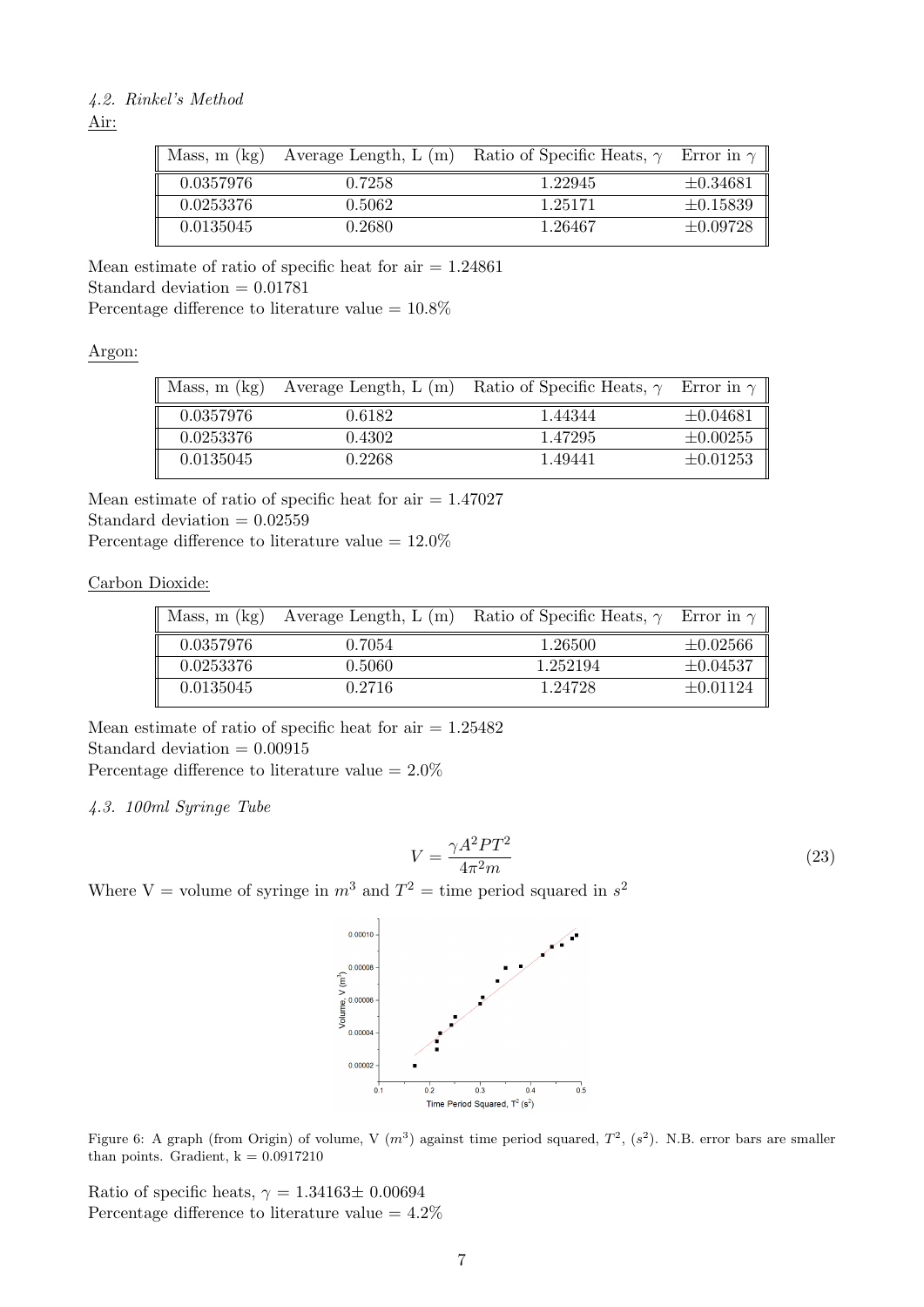#### 4.4. Eliminating Friction Method



Figure 7: Plot of maximum displacement, d, against time, t, for an oscillating mass in tube of air (from Origin).

Graphs of maximum displacement, d, against time, t, were plotted for air, argon and carbon dioxide. The coefficients were determined in order to calculate the ratio of specific heats,  $\gamma$ .

Air =  $1.3580 \pm 0.0038$ Percentage difference to literature value  $=3.0\%$  $Argon = 1.6597 \pm 0.0009$ Percentage difference to literature value  $= 0.6\%$ Carbon dioxide  $= 1.2996 \pm 0.0087$ Percentage difference to literature value =  $1.5\%$ 

#### 5. Discussion

Rüchardt's method presented small uncertainties, with ratios of specific heat differing from literature values by 9.3%, 1.3%, 1.4% for air, argon and carbon dioxide respectively. The ratio for air is likely to have differed more significantly due to this being the first attempt at using the apparatus. Contributions to the error may include the apparatus not being thoroughly cleaned as well as movements of the transducer tube (change in pressure alters oscillations produced). All experiments were averaged over multiple trials for reliability.

Clearly the most accurate method proved to be Rüchardt's with the elimination of friction, giving reliable estimates of the ratios of specific heat of air, argon and carbon dioxide with little error and very small deviations from the literature values (3.0%, 0.6%, and 1.5% respectively).

Extending the experiment with a similar apparatus to the 100ml tube for argon and carbon dioxide would allow a better comparison of the techniques. This method produced a graph with data points close to the line of best fit and the error in the gradient was small, which contributed to a small error in the final estimate for the ratio of specific heats for air,  $\gamma = 1.34163 \pm 0.00694$ ; only 4.2% away from the literature value [8].

Rinkel's method proved the least accurate; however the uncertainties could be dramatically reduced using a smaller time difference between frames to record the balls oscillations. The equipment used had difference in time frame of 0.1 seconds therefore the initial drop measurement could have varied as much as half a centimetre. This led to large uncertainties and differences to the literature values for air  $(10.8\%)$ , argon  $(12.0\%)$  and carbon dioxide  $(2.0\%)$ . Evidently the error could be dramatically reduced using sensors to detect furthest point ball has dropped. Furthermore, the gas in the box should be refilled between trials of the masses, as a progressive decrease from literature value was noticed in analysis of the data.

The methods carried out were based on the assumptions that the gases were ideal and the volume changes were adiabatic which , although a very good approximation, is not completely realistic. Also